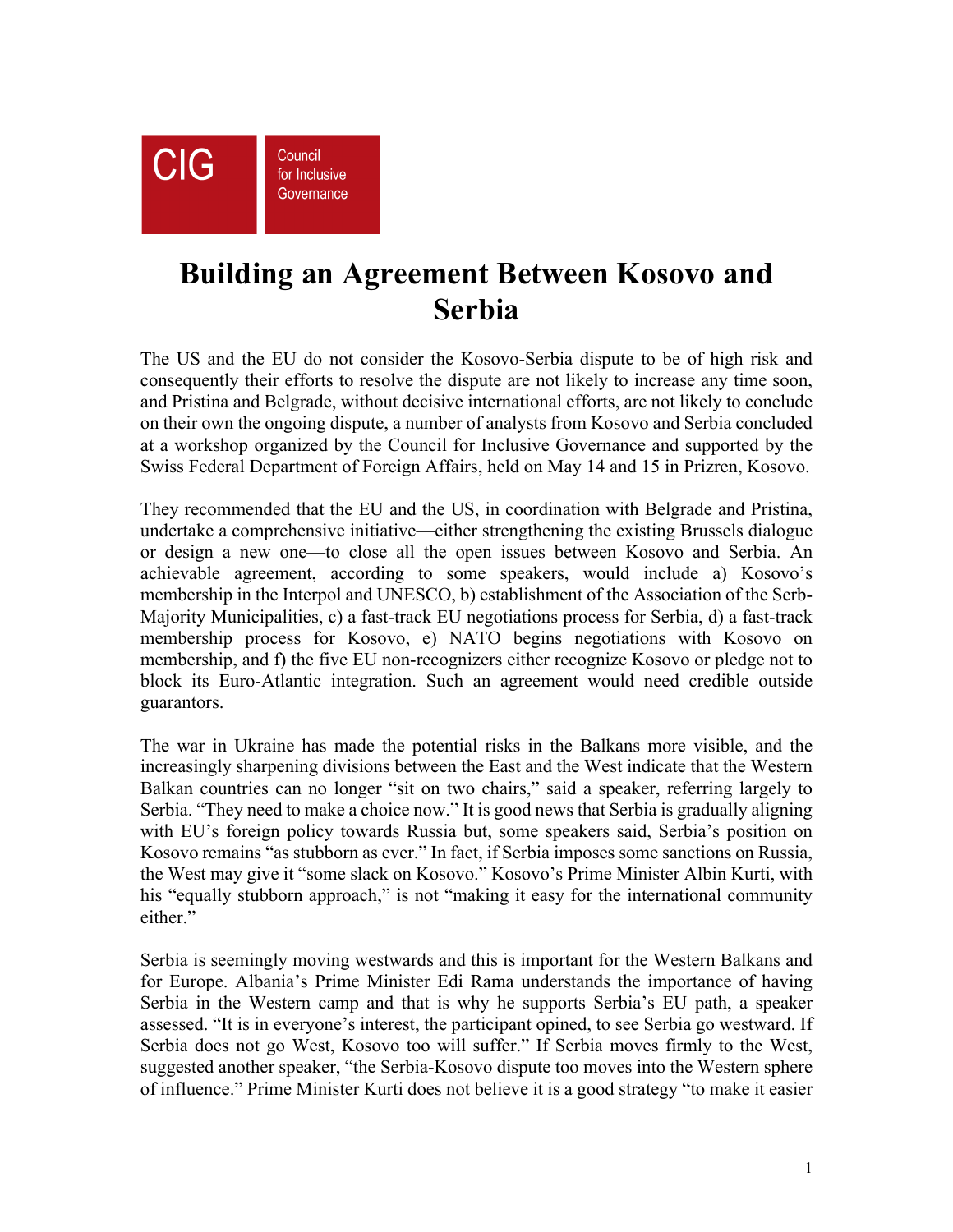for your adversary to resolve a common problem." Therefore, he is not going to make it easy for Serbia to make a compromise. Serbia has some fundamental problems too, especially that the majority of the Serbs, polls indicate, are for the first time against the EU membership, though the Serbian government, at least in rhetoric, seems committed to move westward.

Some speakers said that Kosovo tried to take advantage of the Ukraine war and pushed for its NATO membership, arguing on security and stability terms rather than on merit. Its efforts were quickly rebuffed by the US and NATO, reminding Kosovo that certain conditions need to be met first. At first, Serbia, an ally of Russia, seemed to be an obvious loser of the impact of the Ukraine war but Belgrade quickly aligned with the West on a UN resolution condemning the Russian aggression and has indicated it may join the EU and the US in imposing some sanctions on Russia.

Unfortunately, neither Kosovo nor Serbia saw the Ukraine war as an opportunity to resolve their conflict by asking the EU and the US to help them settle their ongoing dispute. Kurti saw it as an opportunity to "reassert Kosovo's sovereignty in the north" and did not allow a Serbian referendum and Serbian elections to be held there. In the international context, he applied for Kosovo's membership in the Council of Europe and announced filing an application in the fall for the EU candidate status. Because of the security situation in the Europe, "Kurti can poke Vucic and Vucic can't respond," said a speaker, adding that "Vucic's hands are tied for now."

Despite Belgrade's Western overtures, Russia has substantial influence over Serbia, especially in the energy and security sectors. Serbia heavily relies on the Russian gas. Some speakers said that Russia also controls some 'rouge elements' within Serbia's security forces and could use them to destabilize the region, if and when it needs. Russia and its president Vladimir Putin remain very popular in Serbia, limiting Belgrade's ability to go hard against Russia. Polls show that the Serbian public supports Russia way more than it supports the European Union.

Therefore, Russia and its elements in the region remain a source of instability and the US and the EU should keep a close eye on them and on the region. Serbian President Aleksandar Vucic cannot reverse his 'Russia brotherhood' position overnight, and many were not sure Vucic can impose substantial sanctions against Russia. Therefore, Vucic is in complicated position; so far he has suffered two defeats—on the referendum and the elections—in relations with Kosovo. Balancing his EU and Russia policy will be even more difficult that may cost him some support at home. A speaker said that Vucic is trying to reposition his policy but "is still hoping he doesn't have to in the end."

The Brussels Dialogue has "kept the calm" but has been a non-effective approach. When the Brussels Dialogue resumed about two years ago, it was based on the principle of "nothing is agreed until everything is agreed" and it addressed "eight mutually agreed topics." The current process has neither agreed principles nor topics, apart from the technical discussions on energy and car plates. "We need a more powerful process that better amasses EU and US support for a deal.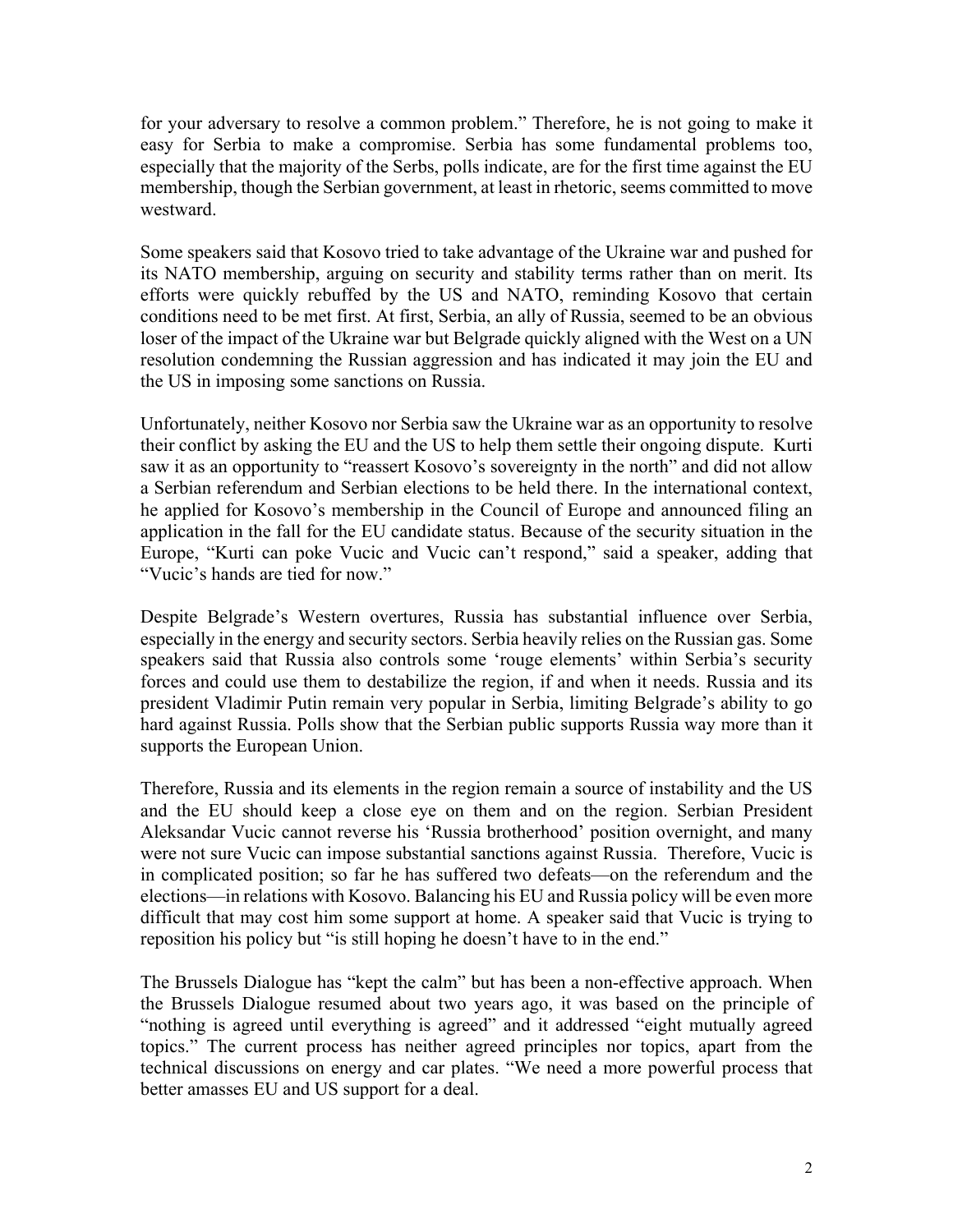Given the difficulty to bypass the status, a speaker suggested to address status first and then other elements. Some said that at this time Serbia is not likely to make concessions both on sanctions against Russia and on Kosovo "without the EU offering something big." Kosovo's government, on the other hand, is rather unpredictable and pursues "a not so clear negotiation path." Some were quite pessimistic about a future agreement, with a speaker saying that "Serbs and Albanians are on a collision course and will crash into each other if they don't change course." Belgrade's and Pristina's objective is not "peace with each other," but rather "to weaken each other." To change this existing "collision course" Kosovo and Serbia should begin to change their "narrative of being enemies into one that promotes a common EU future," a speaker suggested.

The 'blame game' and the non-implementation of the past agreements continue to stand in the way of a successful process. Beginning with some implementation of the old agreements would be a good start to build trust and momentum. In addition to resolving the dispute between Kosovo and Serbia, a future agreement should also offer clear prospects for EU membership to both Serbia and Kosovo, including "collective recognition of Kosovo by the EU." Now Kurti insists on talking only about mutual recognition, Serbia refused it to be on the agenda, while the EU is not able to deliver. A speaker suggested a more flexible approach: Serbia agrees that everything is on the table, Kosovo agrees to address the Serb community's open issues, and the EU and the US offer the necessary incentives to both sides.

The participants discussed the possibility of Pristina and Belgrade issuing a joint statement in a near future. The following is some language and topics suggested to be contained in such eventual joint statement: recognize documents; commitment to regional peace and mutual respect; refrain from use of force; commit to engage constructively and responsibly in the dialogue and implement past agreement; improve bilateral relations; undertake confidence building measures; agreements to be based on cooperation and coexistence aimed at EU integration; EU integration is a common objective that we commit not to undermine; guarantee peace and stability; joint orientation toward EU values and membership; speed up the negotiation process; acknowledging the past; guarantee freedom of movement; lasting peace and reconciliation at the core of normalization process; commit not to instrumentalize the past through leaving it to a specialized mechanism to deal with it; and support regional cooperation centered on a common regional market.